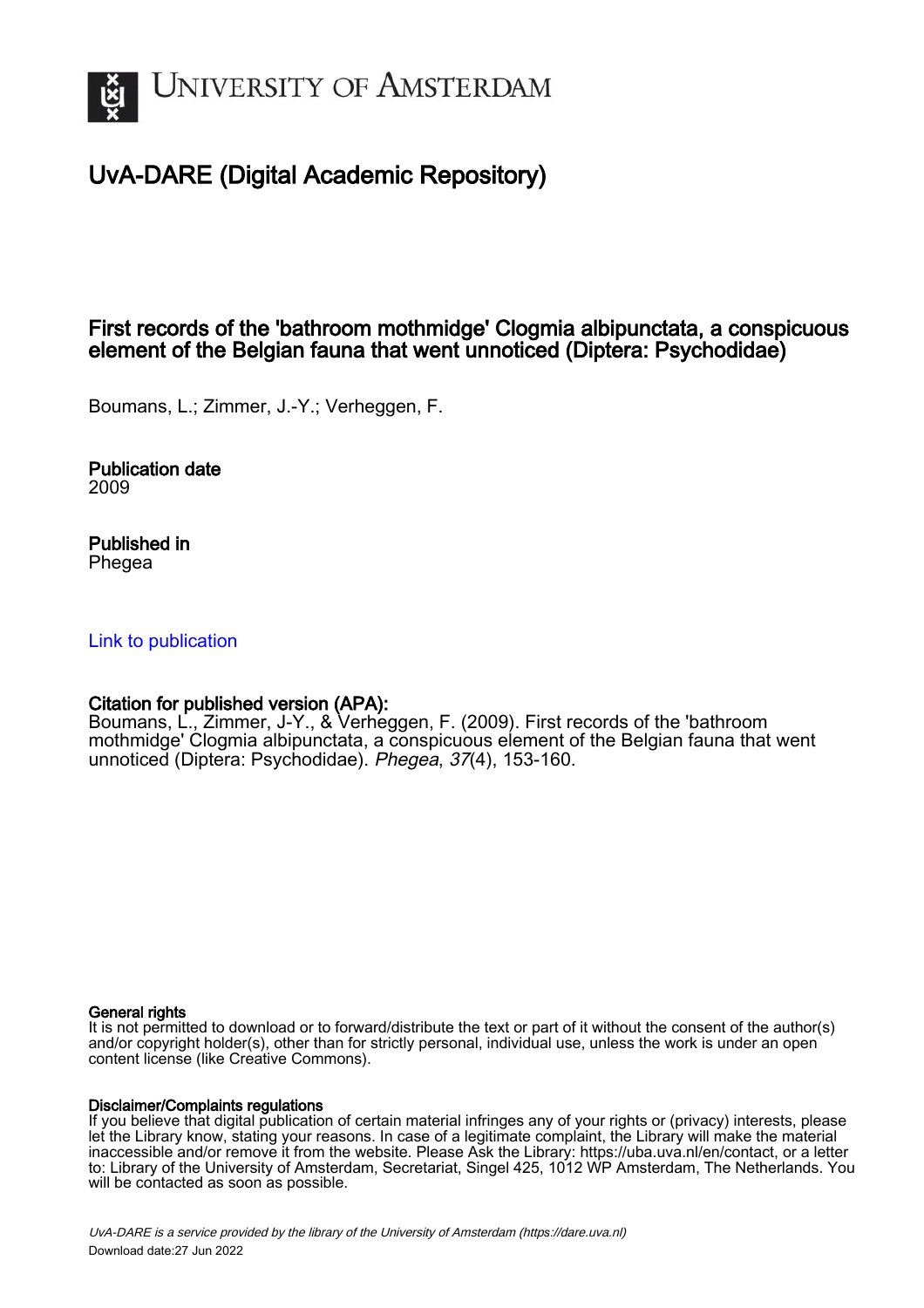## **First records of the 'bathroom mothmidge'** *Clogmia albipunctata***, a conspicuous element of the Belgian fauna that went unnoticed (Diptera: Psychodidae)**

Louis Boumans, Jean-Yves Zimmer & François Verheggen

**Abstract**. The 'bathroom fly' *Clogmia albipunctata* (Williston, 1893) (Diptera: Psychodidae) is a cosmopolitan species that is commonly found in bathrooms, kitchens, sewage treatment plants and compost heaps. Of circumtropical origin, the species probably spread to synanthropic habitats in northern and central Europe during the past decades. The first documented findings in Belgium are discussed, together with general information on the biology and recognition of the species.

**Samenvatting**. Eerste vermelding van de motmug *Clogmia albipunctata*, een opvallende, maar onopgemerkte soort van de Belgische fauna (Diptera: Psychodidae)

De motmug *Clogmia albipunctata* (Williston, 1893) (Diptera: Psychodidae) is een kosmopolitische soort die vaak wordt aangetroffen in toiletten en badkamers, en daarom in het Engels wel bekend staat als bathroom fly. De soort is ook in België waarschijnlijk algemeen. Dit artikel bespreekt de eerste gedocumenteerde Belgische vondsten en geeft algemene informatie over de verspreiding, herkenning en biologie.

**Résumé**. Première mention de *Clogmia albipunctata*, une espèce commune mais passée inaperçue de la faune belge (Diptera: Psychodidae)

La 'mouche de salle de bain' *Clogmia albipunctata* (Williston, 1893) est une espèce cosmopolite fréquemment rencontrée dans les salles de bain, les cuisines, les conduites d'eau usée et les tas de compost. D'origine circumtropicale, cette espèce s'est probablement étendue à des habitats synanthropiques dans le nord et le centre de l'Europe au cours des dernières décennies. La découverte de l'espèce en Belgique est examinée, et des informations générales sur la biologie et la reconnaissance de l'espèce sont données.

#### **Keywords:** *Clogmia albipunctata* **– Psychodidae – moth fly – faunistics – indoor pest – first record.**

Boumans, L.: Zoölogisch Museum, Universiteit van Amsterdam, Mauritskade 61, NL-1092 AD Amsterdam. louis.boumans@uva.nl

Zimmer, J.-Y. & Verheggen, F.: Unité d'Entomologie fonctionnelle et évolutive, Gembloux Agro-Bio Tech, Université de Liège, Passage des Déportés 2, B-5030 Gembloux.

#### **Introduction**

Most people will be familiar with the small flies inhabiting the less wellmaintained sanitary facilities in such places as petrol stations and camping sites, where the larvae breed in the drains.

A few cosmopolitan species of moth flies (Psychodidae), also known as drain flies or filter flies, are well adapted to this kind of habitats. When they occur in small numbers, moth flies will mostly remain unnoticed. In buildings with a malfunctioning sewage system, they can occur massively. While these nonbiting moth flies of the subfamily Psychodinae do not carry any known disease, when present in abundance they can pose a hygienic problem, especially in hospitals (Verheggen *et al*. 2008). In cases of a real infestation, inhaling fine particles of the scale-like hairs that detach from living and dead insects can cause respiratory problems. Some past studies have also shown the possibility for such flies to carry bacterial germs. In November 2006, a hospital in the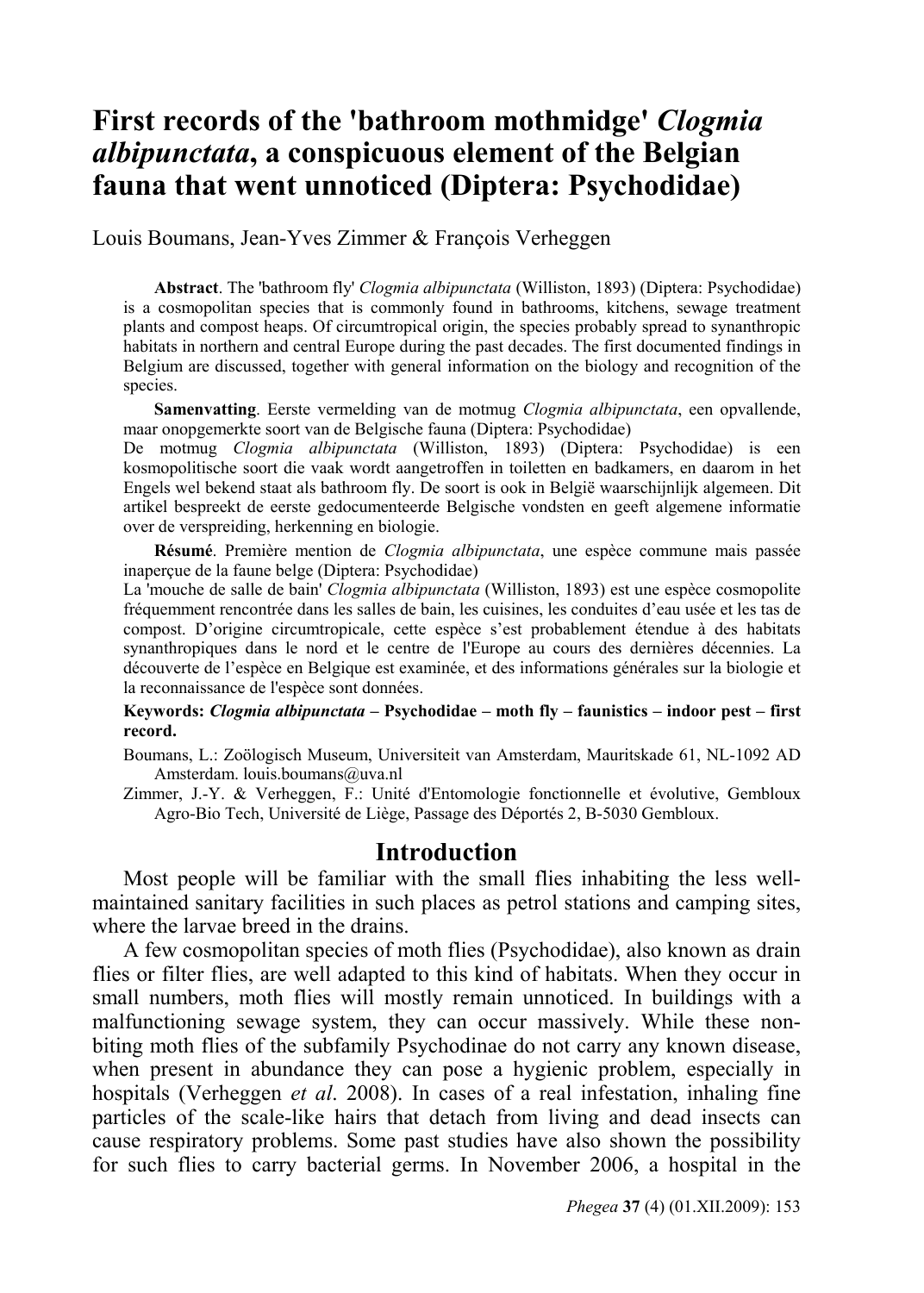Netherlands had to cancel surgical operations for two days because moth flies of an unidentified species— were found in the operation rooms (Anonymous 2006).

In such situations the moth flies are typically 'controlled', but not identified to species level. As a result, a very common and photogenic species, *Clogmia albipunctata* (Williston, 1893), is still missing from the Belgian species list.

#### **Taxonomy**

The taxonomic history of Psychodidae is complex, having resulted in many synonyms for the same species. *Clogmia albipunctata* was first described in 1893 by Williston, under the name *Psychoda albipunctata*. This species became the type species of the genus *Clogmia* Enderlein 1937, but for a long time specialists considered *Clogmia* to be a synonym of *Telmatoscopus* Eaton 1904. Vaillant placed most *Clogmia* species, including this one, in a newly defined genus *Telmatoscopus* Vaillant 1972.

The current situation is that in much of the medical, toxicological and ecological literature the species is referred to as *Telmatoscopus albipunctatus*, whereas taxonomists typically adhere to name *Clogmia albipunctata*. The latter is the valid name according to Fauna Europaea (Wagner 2004), though the website yields *C. albipunctat-us*, with an incorrect ending for the grammatical gender. In addition, this cosmopolitan species has been described independently several times, so that a number of less commonly used synonyms exist. More taxonomic details are provided by Vaillant (1972: 52), Wagner (2004) and Ibáñez-Bernal (2008).

### **Distribution in Europe**

Vaillant (1971: 2) defines the distribution of *C. albipunctata* as the worldwide belt between  $40^{\circ}$  southern and  $42^{\circ}$  northern latitude. However, the species currently occurs much further northward in Europe, at least in synanthropic habitats. In 1993 it was found for the first time in Germany, in a treatment facility for domestic waste close to Berlin (Werner 1997). Fauna Europaea (Wagner 2004) mentions the species as occurring in Germany, France, Spain, Italy and Slovenia, as well as the Canary Islands, Madeira and Sardinia. Ježek & Goutner (1995) list the species for Greece. We have recently published on the occurrence of *C. albipunctata* in the Netherlands (Boumans 2009). There can be no doubt that *C. albipunctata* is now common all over Europe, with the possible exception of the British Isles and Scandinavia.

#### **Observations in Belgium**

In early spring 2007, patients of the psychiatry department of CHU Brugmann, a suburban hospital in Brussels, noted the presence of "little worms" in a bathroom. A few weeks later "small flies" were seen in another care unit. These larvae and flies were sent to the Functional and Evolutionary Entomology Department of the Gembloux Agro-Bio Tech, University of Liège, where they were identified as moth flies (Verheggen *et al*. 2008). In February 2009, the first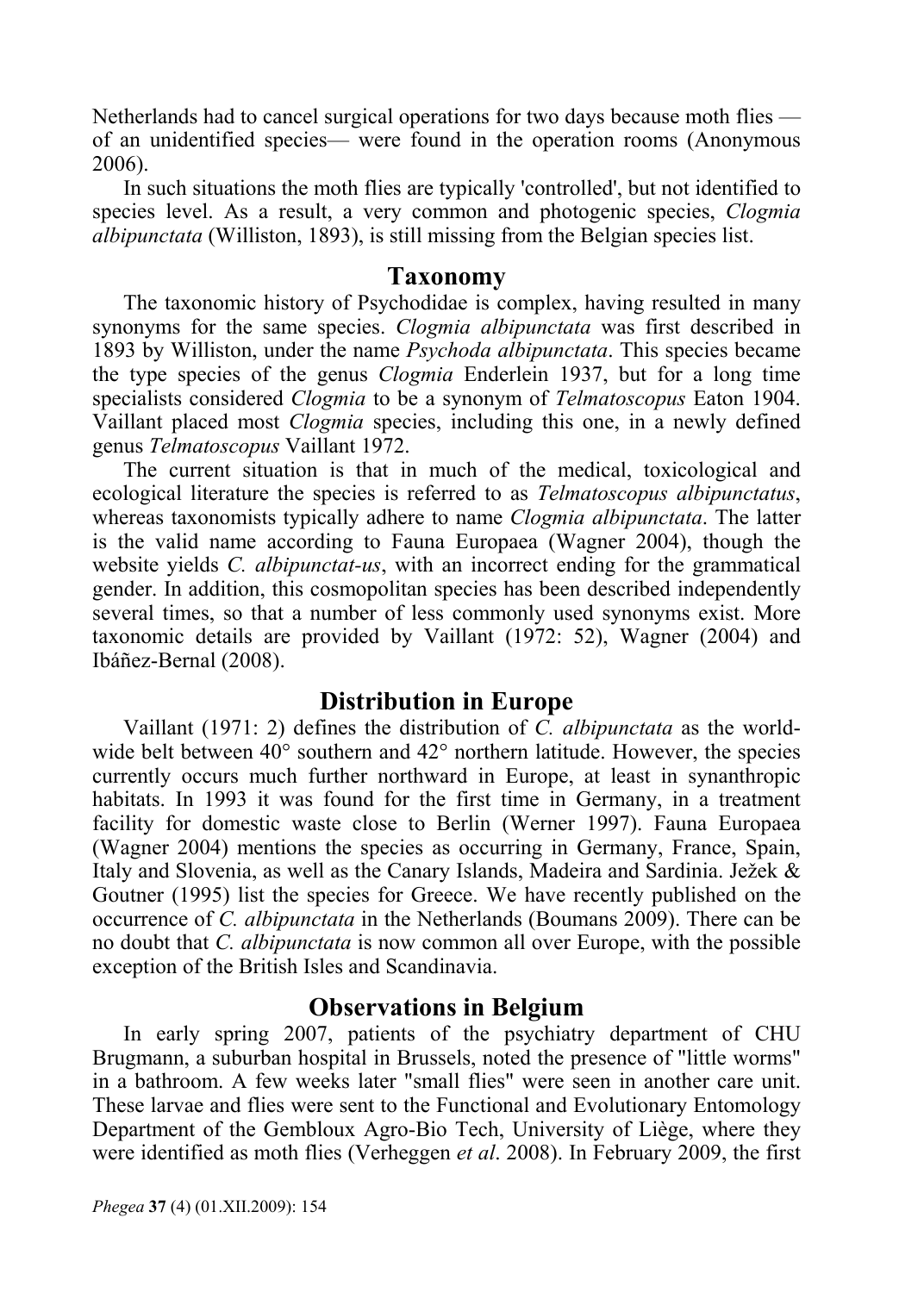author identified a sample of fifteen adults, including five males, as belonging to the species *C. albipunctata* (fig. 2). The identification was based on the identification key, descriptions and drawings of Vaillant (1971, 1972) and Ibáñez-Bernal (2008), as well as comparison with Dutch specimens identified by the Psychodidae specialist Prof. Rüdiger Wagner (Boumans 2009).



Figs. 1–4. *Clogmia albipunctata*. **1**.– Belgium, West Flanders, Beernem, 13 September 2008. Photo Geert Vanhulle. **2**.– Male genital appendages of one of the specimens of *C. albipunctata* collected at the CHU Brugmann hospital in Brussels. Photo Louis Boumans. **3**.– In Gent, *Clogmia albipunctata* was found to breed in garbage containers in September 2008. The pupa belongs to a different family of Diptera, possibly Phoridae. Photo Michel Vuijlsteke. **4**.– This picture of *Clogmia albipunctata* taken in Gent in August 2004 currently represents the oldest known Belgian record. Photo Michel Vuijlsteke.

In addition to these collected specimens, browsing the internet yielded several pictures of this pretty moth fly taken in Belgium. These are listed in Table 1. So far, the earliest documentation of *C. albipunctata* from Belgium dates from August 2004.

The observations of *C. albipunctata* in Belgium were all done in or around buildings. This concurs with the observations from the Netherlands, where the species was found in kitchens, toilets and bathrooms, and in a compost heap (Boumans 2009).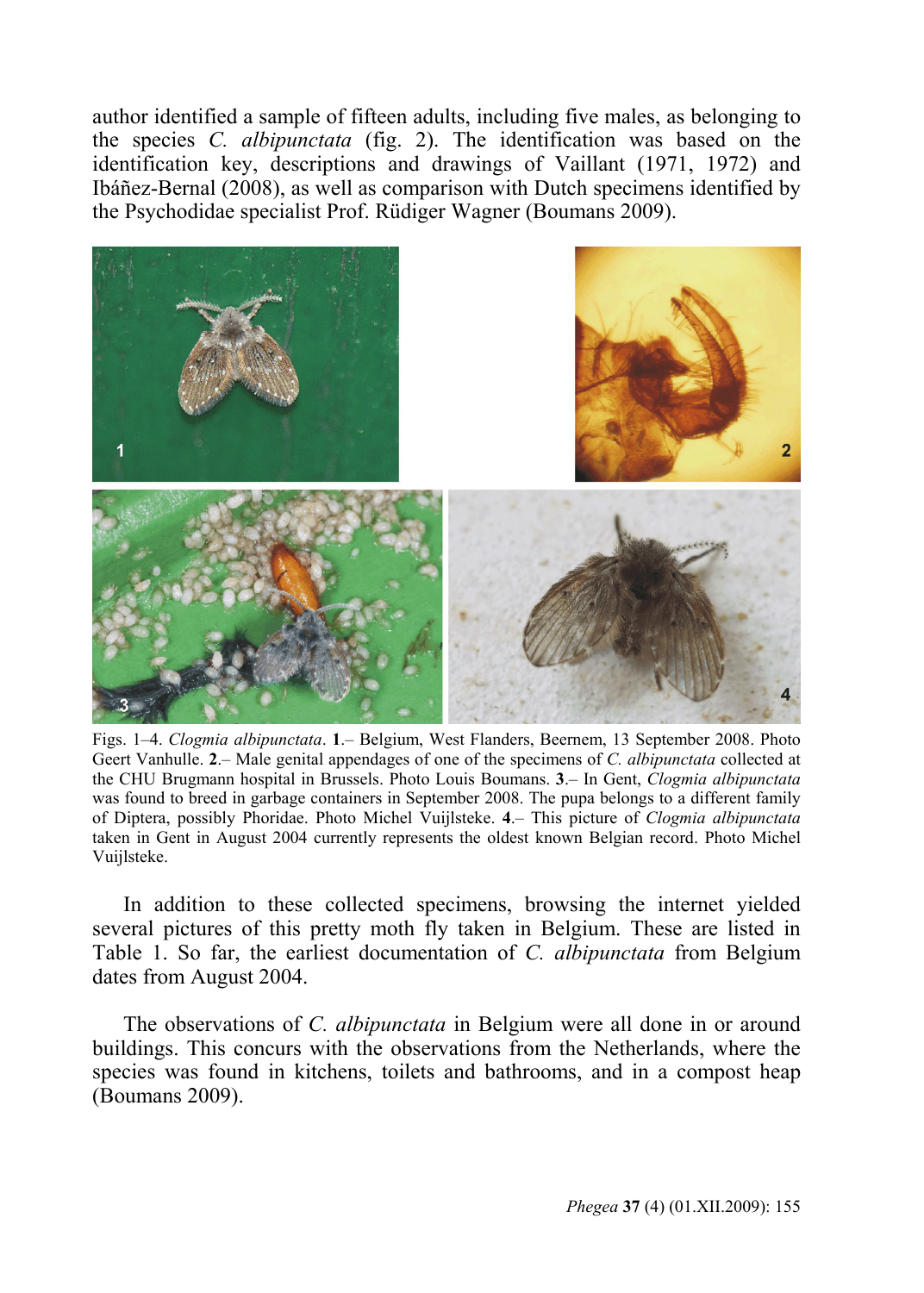Table 1. Photographs of *Clogmia albipunctata* from Belgium. Localities with an asterisk are taken from the site waarnemingen.be. Missing coordinates specified to the level of minutes are estimates based on a gazetteer.

| Locality            | Coordinates              | Date       | Photographer       | Details                  |
|---------------------|--------------------------|------------|--------------------|--------------------------|
| Gent, Waterrijk     | N 51°03.541' E 3°43.691' | 14-08-2004 | Michel Vuijlsteke  | indoors                  |
| Ledegem             | N 50°51' E 3°07'         | 14-10-2005 | David Pollet       | terrace                  |
| Wichelen            | N 51°00' E 3°58'         | 3-4-2006   | Steve Pichal       | indoors                  |
| Gent                | N 51°01.872' E 3°41.116' | 16-9-2006  | Michel Vuijlsteke  | waste container outdoors |
| Achel*              | N 51°16.113' E 5°28.557' | 13-7-2008  | C.Kuipers          | indoors                  |
| Bornem <sup>*</sup> | N 51°05.732' E 4°13.884' | 31-8-2008  | <b>Herwig Mees</b> |                          |
| Beernem             | N 51°07' E 3°19'         | 13-9-2008  | Geert Vanhulle     | small sewage well        |
| Tongeren            | N 50°46' E 5°28'         | 5-10-2008  | Harry de Koning    | kitchen                  |
| Sint-Niklaas*       | N 51°09.063' E 4°08.550' | 26-4-2009  | Onafhankelyke      |                          |
|                     |                          |            | Vogelaars          |                          |
| Gent centre*        | N 51°02.961' E 3°42.903' | 31-5-2009  | Antoon De Rycke    | indoors                  |
| Wichelen            | N 51°00' E 3°58'         | 14-7-2009  | Steve Pichal       | indoors                  |
| Mol <sup>*</sup>    | N 51°11.423' E 5°02.460' | 10-8-2009  | Eric Hantson       | indoors                  |

### **Recognition**

Psychodidae have long hairs (macrotrichia) on the wing veins, the legs and the body. In many species the wings have an attractive pattern of colours and markings. It seems likely that several species can be recognized by the wing pattern, but the required documentation for this purpose, such as reliably identified colour pictures, is largely lacking.

The trichia play almost no role in the identification keys for Psychodidae. During their short life, the adult moth flies tend to loose these, and the wing pattern fades. Moreover it is impossible to collect and prepare the animals without damaging the trichia. Collections are usually kept in ethanol, which makes the trichia detach, exposing other characters for identification, notably the genital appendages. Larvae and depilated adults of *C. albipunctata* can be identified under a binocular with the keys of Vaillant (1971, 1972), who uses the genus name *Telmatoscopus* for this species. Vaillant provides many drawings of details; besides those the additional description and drawings of Ibáñez-Bernal (2008) are helpful.

Although the identification of moth flies generally requires making microscope preparations, the habitus of *C. albipunctata* is sufficiently characteristic to recognize the species from a clear photograph. This holds particularly if the picture was taken in Europe, where there are no similarlooking species, and in its typical habitat of sewage drains, bathrooms and the like. For this purpose we provide, as an addition to the literature sources cited, a description of the habitus of *C. albipunctata*.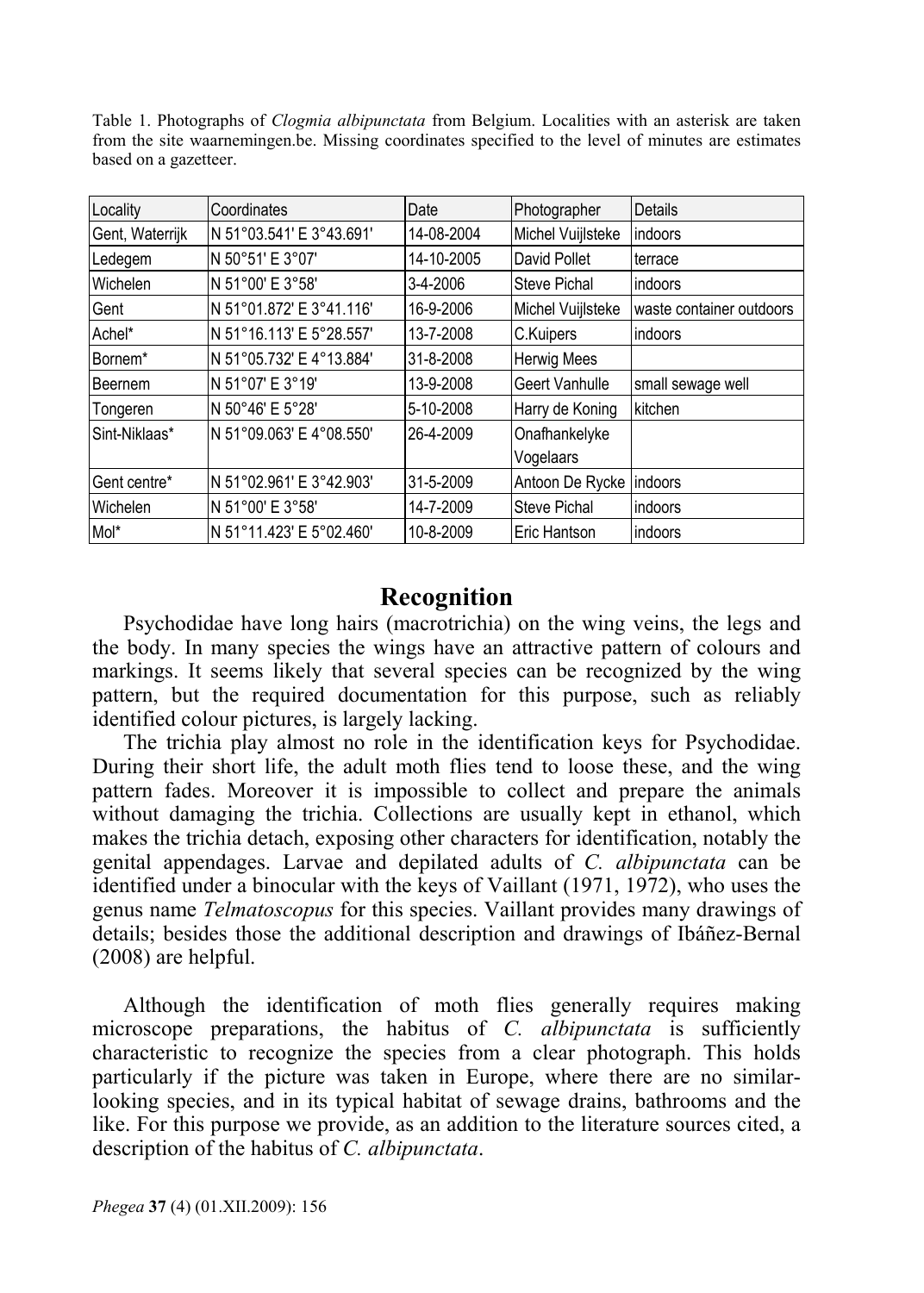*Clogmia albipunctata* is a large moth fly of mostly grey or dark brown colour. The wings have conspicuous white spots and the ends of the longitudinal veins (Fig. 1). At about half the length of the wing there is a second row of white spots arranged in a V-shape with the angle of the V pointing distally.

At about one third of the wing length from the base, at the base of veins R2 and M2 (just beyond the forks R2-3 and M1-2), there are two tufts of trichia that look like dark or dark-and-white spots. The tufts are formed by trichia pointing towards each other: the partly white trichia on the basal side are directed distally, the dark trichia on the distal side point basally. The trichia on the basal portion of vein R2-3, before the fork, are of a reddish brown colour.

Other moth flies associated with the same type of anthropogenic habitats are *Tinearia alternata* (Say, 1824), *Psychoda cinerea* Banks, 1894, *P. albipennis* Zetterstedt, 1850 and *P. parthenogenetica* Tonnoir, 1940 (cf. Werner 1997). The latter two species are treated as synonyms in some references, but not in others. *Psychoda albipennis* is a sexual species with fifteen antennal segments, whereas *P. parthenogenetica* is a triploid parthenogenetic lineage (Milrouse 1942, Troiana 1978) with fourteen segments.

When at rest, these other species keep their wings roof-shaped, slantwise over the abdomen whereas *C. albipunctata* keeps its wings in a horizontal plane.

*Clogmia albipunctata* is the larger and darker species. Its wings are more rounded. The angle of the wing apex is wider than 90º, as against some 70º in *T. alternata* and *P. cinerea* and even less in the other species. The illustrations in Ibáñez-Bernal (2008) are helpful for the comparison of *C. albipunctata*, *P. cinerea* and *T. alternata*.

#### **Biology**

*Clogmia albipunctata* is one of the best known Psychodidae. The larvae develop in shallow, polluted water containers or wet organic material and slime, using their mandibles to shred organic material. According to Vaillant (1971), development time from egg to adult is about seventeen days, and adults live about ten days, depending on the temperature. In the laboratory at 22º C the larval stage takes sixteen to seventeen, and the pupal stage five to six days (Sehgal *et al*. 1977). Sebastiani (1978) describes the courtship and sexual behaviour: Newly emerged adults become sexually mature in about nine hours, and both sexes can mate and reproduce with more than one other individual. A female lays 200 to 300 eggs, which hatch in a few days (Sehgal *et al*. 1977, Simões *et al*. 1977, Sebastiani 1978). Thus a single pair can produce thousands of offspring in a few months.

In tropical and temperate regions, the species occurs in natural habitats in shallow pools and in rot holes in trees (Jenkins & Carpenter 1946, Paradise 2004, Harlan & Paradise 2006, Burkhart *et al*. 2007, Englund *et al*. 2007). In addition it is often found in sewage treatment plants (e.g. Heilprin *et al*. 2002, Hribar *et al*. 2004). It can be a nuisance in buildings, and especially in hospitals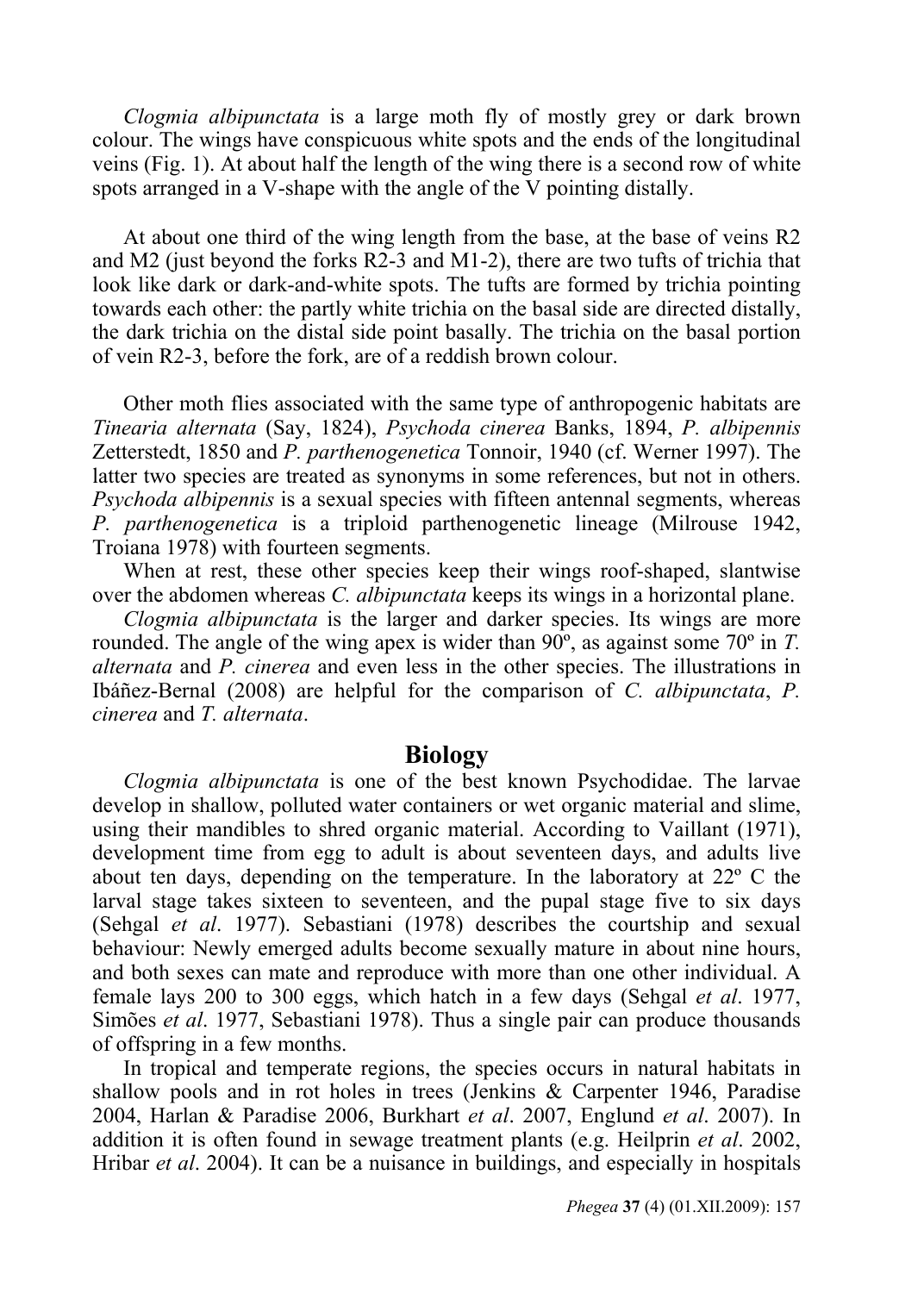(Verheggen *et al*. 2008). While not classical myasis agents, larvae occasionally breed in the body orifices of patients living under poor hygienic conditions (Nevill *et al*. 1969, Hyun *et al*. 2004, Tu *et al*. 2007).

Finally, *C. albipunctata* is appreciated as model species that is easily reared in laboratories. It is used in toxicological experiments, and in evolutionary developmental research, e.g. on embryonic segmentation processes in lower Diptera (e.g. Rohr *et al*. 1999).

#### **Discussion**

In a few months' time, Boumans (2009) collected 26 observations of *C. albipunctata* in the Netherlands, most of these by browsing internet forums and asking acquainted dipterists and nature photographers. While relatively few photographers pay attention to moth flies, about a quarter of the original Dutch and Belgian pictures published on the internet show *C. albipunctata*. (On the Dutch naturalists' website waarneming.nl, out of the 42 observations of Psychodidae which were accompanied by photos in January 2009, 11 showed this species.) Together with the six observations now documented for Belgium, this shows that the species must now be very common in both countries.

If we assume that the distribution area given by Valiant (1971) was approximately accurate in the 1970s, *C. albipunctata* must have spread into north-western Europe at some time during the past few decades. There are some indications that it reached Belgium and the Netherlands only a few years ago and became widespread in a short time. The first Belgian observation we know of is from 2004; the first Dutch one from 2005. Moreover, the Dutch observations are concentrated in the southern half of the country. On the other hand, the overall number of records of moth fly species from these countries is very small, and we owe many documented cases to the recent popularity of digital photography. There are very few experts working on non-biting Psychodidae, and the literature on this group is difficult to access. Therefore, *C. albipunctata* may well have gone unnoticed for a longer period.

Humans can easily disperse synanthropic moth flies like *Clogmia* over long distances with garbage or small water containers like car tyres. The underground sewage system may aid local dispersal. Alternatively, the species may spread on its own during the summers, when it also breeds outdoors. More observation data, including historical records, are needed to establish when the range expansion took place and what the principal mode of dispersal is in Europe. It would be interesting to know, for instance, whether it also breeds in natural habitats like tree holes in this part of the world, and whether larvae can survive the winter outdoors. A final interesting question is whether *C. albipunctata* larvae co-occur with other moth fly species in the same substrate, or perhaps tend to replace other species like *T. alternata* and *P. albipennis*.

#### **Acknowledgements**

We thank Michel Vuijlsteke, David Pollet, Harry de Koning, Steve Pichal and Geert Vanhulle for providing additional data on their observations. Michel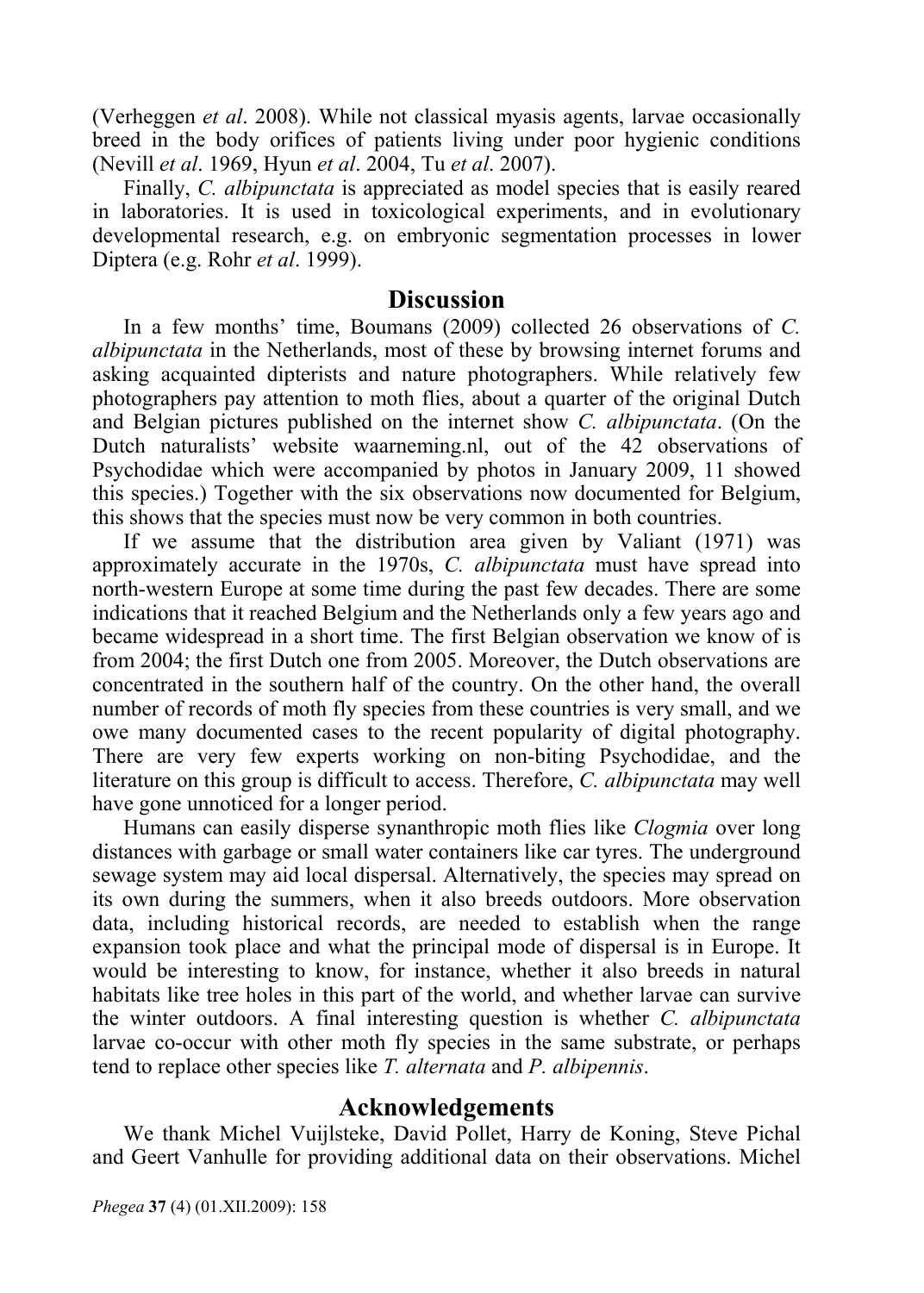and Geert also kindly allowed reproducing their pictures. The website waarnemingen.be provided many additional observation records.

#### **Request**

In order to arrive at a better picture of the actual distribution of *C. albipunctata* and its competition with other moth fly species in synanthropic habitats, we welcome additional data from the Benelux: Psychodidae pictures and specimens collected from inside and round buildings, if possible with a description of the possible substrate of the larvae. These can be sent to L. Boumans; specimens are best sent in small Eppendorf vials with 75% ethanol.

#### **Literatuur**

- Anonymous 2006. Operaties afgelast door motmug in ziekenhuis. *NRC Handelsblad* (28 november 2006): 3.
- Boumans, L. 2009. De 'wc-motmug' *Clogmia albipunctata* (Diptera, Psychodidae), een opvallend maar onopgemerkt element van onze fauna. — *Nederlandse Faunistische Mededelingen* **30**: 1– 10.
- Burkhart, J., Smith, L., Villalpando, S. & Paradise, C. 2007. Scirtid beetles (*Helodes pulchella*), leaf litter, and treeholes: is there evidence of facilitation in the field. — *Southeastern Naturalist* **6**(4): 597–614.
- Englund, R., Wright, M. & Polhemus, D. 2007. Aquatic insect taxa as indicators of aquatic species richness, habitat disturbance, and invasive species impacts in Hawaiian streams. — *Bishop Museum Bulletin in Cultural and Environmental Studies* **3**: 207–232.
- Harlan, N. & Paradise, C. 2006. Do habitat size and shape modify abiotic factors and communities in artificial treeholes? — *Community Ecology* **7**(2): 211–222.
- Heilprin, D., Phillips, C. & Basmadjian, E. 2002. Fly larvae in wastewater discharges: a potential source of food and organochlorine contaminants for some Southern California fishes. — *Environmental Biology of Fishes* **65**(3): 349–357.
- Hribar, L., Vlach, J., DeMay, D., James, S., Fahey, J. & Fussell, E. 2004. Mosquito larvae (Culicidae) and other diptera associated with containers, storm drains, and sewage treatment plants in the Florida Keys, Monroe county, Florida. — *Florida Entomologist* **87**(2): 199–203.
- Hyun, D., Cain, M., Blue-Hnidy, D. & Conway, J. 2004. Urinary myiasis associated with ureteral stent placements. — *The Pediatric Infectious Disease Journal* **23**(2): 179.
- Ibáñez-Bernal, S. 2008. New records and descriptions of Mexican moth flies (Diptera: Psychodidae, Psychodinae). — *Transactions of the American Entomological Society* **134**(1): 87–131.
- Jenkins, D. W. & Carpenter, S. J. 1946. Ecology of the tree hole breeding mosquitoes of Nearctic North America. — *Ecological Monographs* **16**: 31–48.
- Ježek, J. & Goutner, V. 1995. Psychodidae (Diptera) of Greece. *Sbornik Narodniho Muzea v Praze Rada B Prirodni Vedy* **50**(1–4): 107–124.
- Milrouse, R. 1942. Sur l'existence d'une parthenogenese constant thelytoque chez *Psychoda severini* Tonnoir (Diptère). — *Comptes Rendus Hebdomadaire des Seances de l'Academie des Sciences* **215**(CHEXK REF): 226–227.
- Nevill, E. M., Basson, P. A., Schoonraad, J. H. & Swanepoel, K. 1969. A case of nasal myiasis caused by the larvae of *Telmatoscopus albipunctatus* (Williston) 1893 (Diptera: Psychodidae). — *South African Medical Journal* **43**(17): 512–514.
- Paradise, C. 2004. Relationship of water and leaf litter variability to insects inhabiting treeholes. *Journal of the North American Benthological Society* **23**(4): 793–805.
- Rohr, K., Tautz, D. & Sander, K. 1999. Segmentation gene expression in the mothmidge *Clogmia albipunctata* (Diptera, Psychodidae) and other primitive dipterans. — *Development Genes and Evolution* **209**(3): 145–154.
- Sebastiani, F. L. 1978. Ciclo biologico de *Telmatoscopus albipunctatus* (Williston, 1893) (Diptera, Psychodidae), 1-Comportamiento sexual. — *Ciencia e Cultura* (Brazil) **30**(6): 718–722.